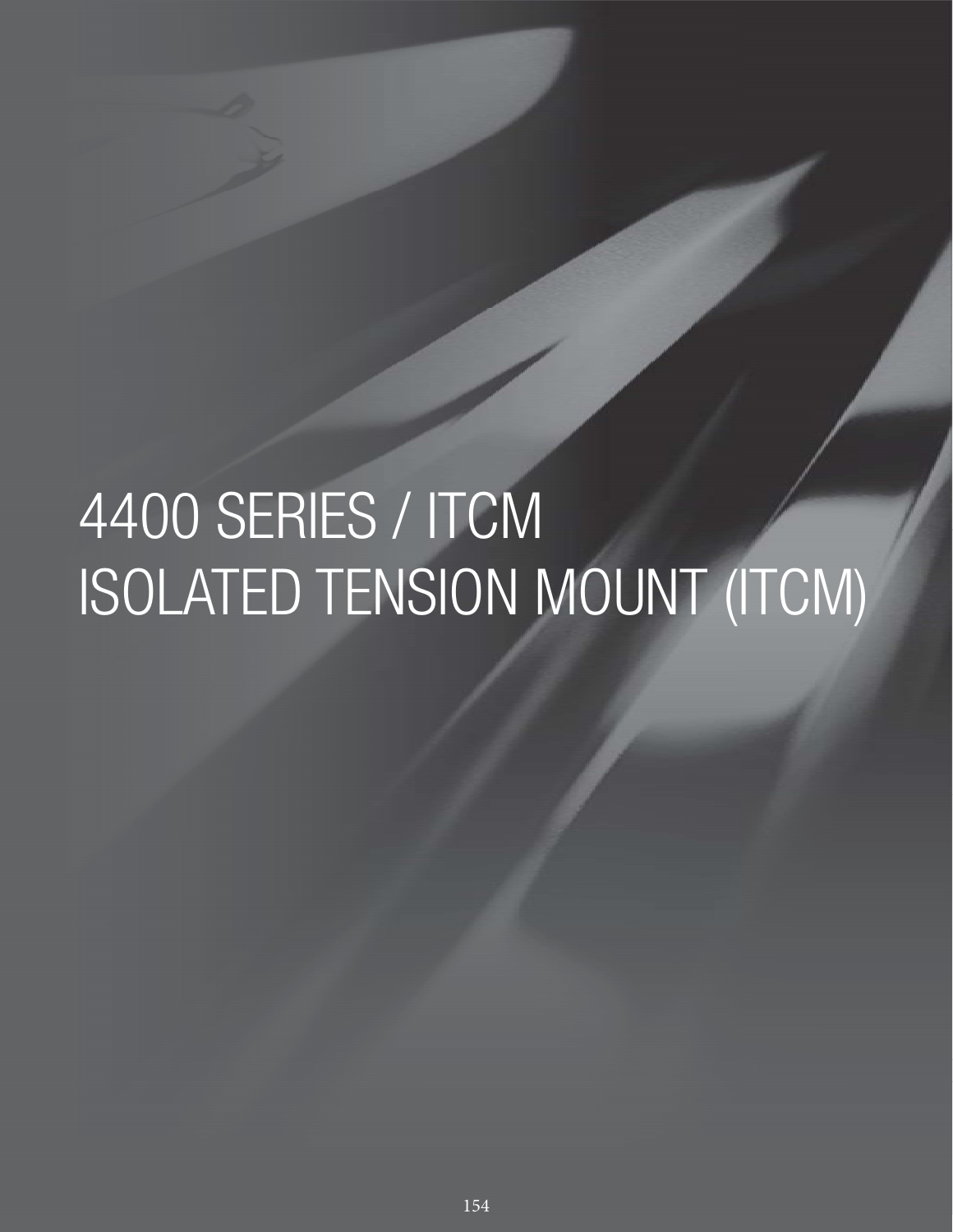

## 4400 SERIES – ISOLATED TENSION MOUNT



#### **OVERVIEW**

The CG-ITCM features a unique swivel design combines multi-directional movement with self-checking capabilities. Ideal for indoor or outdoor process control applications. Double electrical isolation with a Teflon insulator and bonding strap provides added protection to the load cell.

Isolated Tension Mount in Alloy Steel. Designed for use in medium capacity tanks, hoppers, and conveyors.



### NTEP CERTIFIED

Certificate of Conformance #08-109

50lb, 100lb, 200lb, 250lb, 300lb, 500lb, 750lb, 1K, 1.5K, 2K, 3K, 5K, 10K, 15K, & 20K

## $1 (800) 230 - 0120$  Contact@inscaleusa.com CAGE Code 07GT5

contact@inscaleusa.com www.inscaleusa.com

Nationwide Dealer Network

155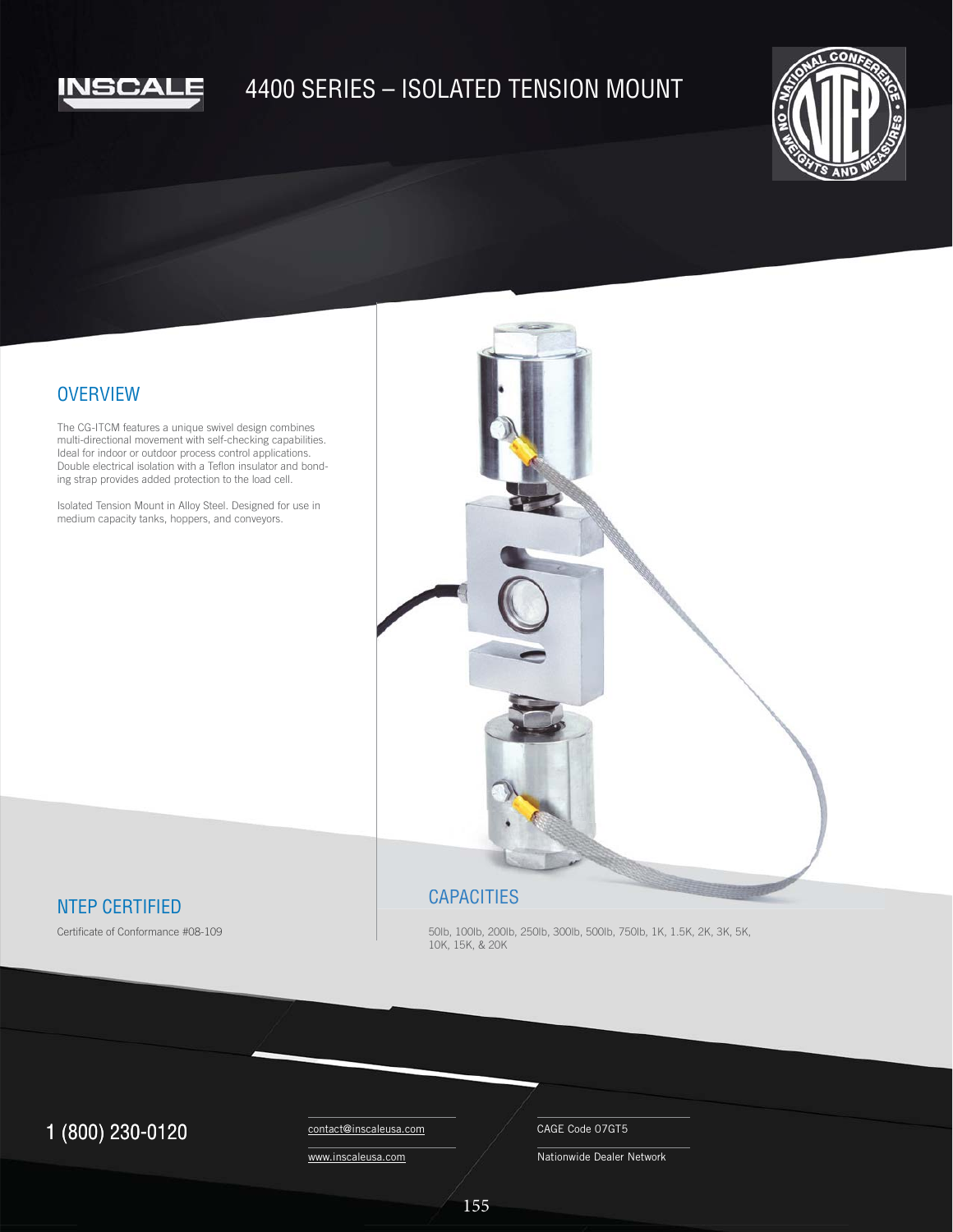#### **OVERVIEW**

The ITCM series Suspension Mount is designed for use in medium capacity tanks, hoppers, and conveyors. The unique swivel design combines multidirectional movement with self-checking capabilities. Ideal for indoor or outdoor process control applications. Double electrical isolation with a Teflon insulator and bonding strap provides added protection to the load cell.

Height adjustment available on each module. Load cell thread pattern matches suspension or thread rod patterns. Aircraft grade. Stainless steel, load stem provides added strength and durability. Main housing is made from cold drawn steel and coated with Zinc and clear Chromate plating. Entire assembly will meet or exceed IP67 rating.

#### PERFORMANCE SPECIFICATIONS

Performance Specifications:

Safe Overload: 150% FS Full Scale Output: 3.00 mV/V Excitation Voltage: 10-15V AC/DC Load Cell Resistance: 350 ohms Load Cell Cable: 4 Conductor, 20ft Operating Temperature Range: -20º C to +60º C Materials:

Load Cell: Alloy Steel (Nickel Plated) or Stainless Steel Assembly: Mild Steel (Nickel Plated) or Stainless Steel

Tolerances unless otherwise specified: .XX: ±0.01 .XXX: ±0.005 Fractions: ±1/16" Angles:  $\pm 1/2$ "

#### DIMENSIONS

| 50LB - 200LB  | 8.25  | .50  | 1/4-28UNF      | <b>1/4-20UNC</b> |
|---------------|-------|------|----------------|------------------|
| 250LB - 300LB | 9.75  | 1.75 | 3/8-24UNF      | 3/8-16UNC        |
| $500LB - 3K$  | 10.00 | 1.75 | 1/2-20UNF      | 1/2-13UNC        |
| $5K - 10K$    | 12.88 | 2.50 | 3/4-16UNF      | 3/4-10UNC        |
| 15K           | 14.25 | 2.75 | <b>1-14UNS</b> | 1 1/4-7UNC       |
| 20K           | 17.75 | 3.50 | 1 1/4-12UNF    | 11/2-6UNC        |